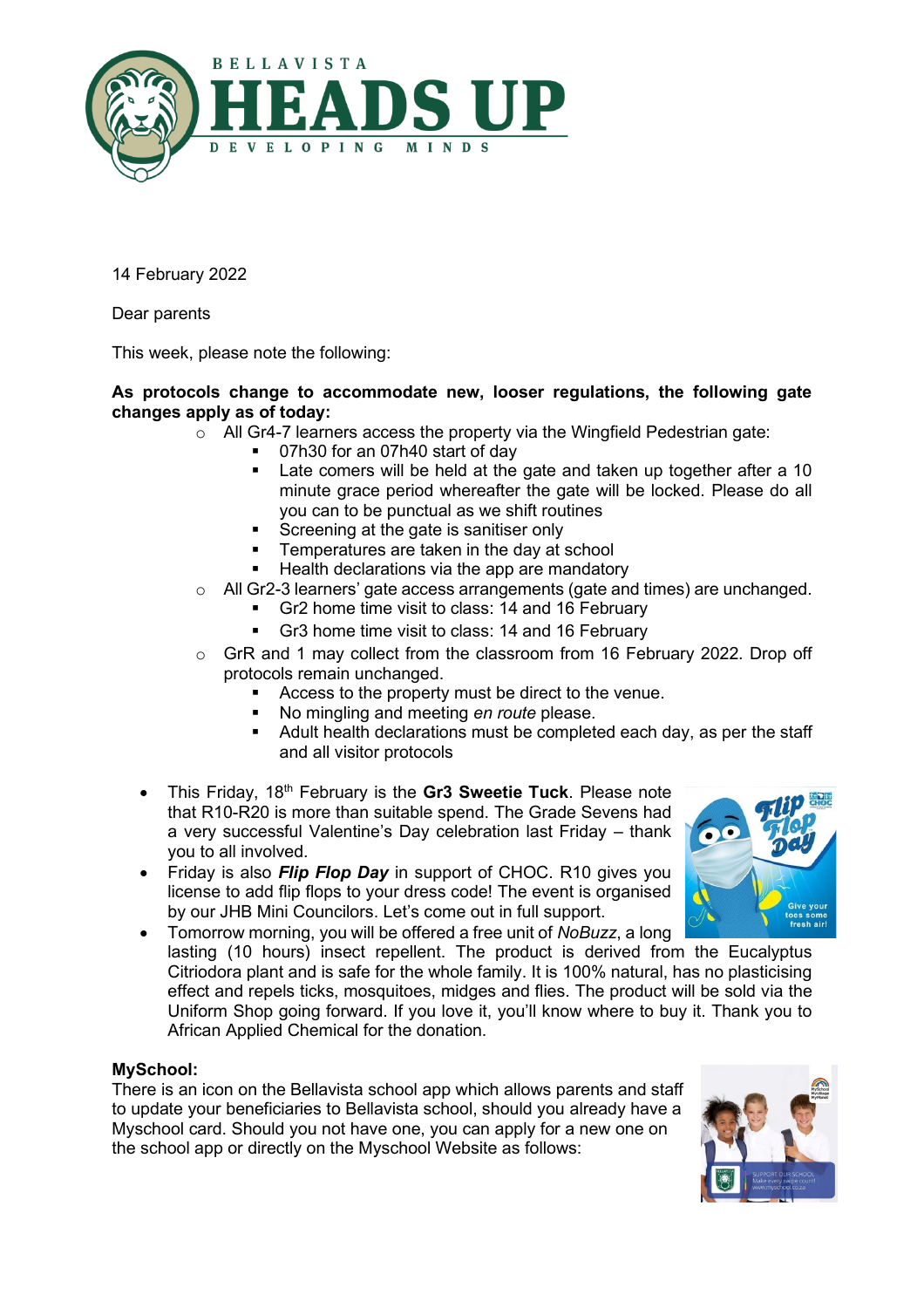Help Bellavista School to raise funds by signing up for a MySchoolMyVillageMyPlanet card. Visit [www.myschool.co.za/download](http://www.myschool.co.za/download) the MySchool app or call 0860100445 to get your card today.

## **Can we talk about our children's lives?**

Last week, with the violent thunderstorms experienced, I was astounded at the challenge and fury from parents and au pairs (ostensibly under parent instruction) who pressurised staff to release their children while we were under lightning alert. On both days, the closest ground strike was within 6km. In the last week, our property had a direct strike more than twice. It is reckless to risk your life, the life of your child and the life of another child when a matter of



30 minutes might mean all risk is abated. Every child carries a device, which is a conductor in the event of a strike. You must understand the extent of the risk you are taking when overriding the safety rules on the property.

*Our protocol is:*

- The Africa Weather system alerts us per siren and SMS that the property is at risk (14km strike distance).
- We bring everyone into the building, safely under roof cover.
- After 30 minutes, the alert is either cleared or not.
- In the office, we track the storm on the screen and attempt to communicate per SMS with parents that some delay at the gate is likely. When the alert is still at play 15 minutes from the planned fetch time, we advise that we will not likely be able to release the children on time.
- As the storm moves away, we may release classes per alternative gate arrangements where minimal open space is traversed.
- The sensible option: circle out to complete other chores and return in 30 minutes or when the alert is lifted, or wait safely in your car. Message the teacher to communicate your plan.
- No teacher or member of support, security or administration staff is authorised to override this protocol.

## *What happens:*

- abuse at the gate  $-$  our team are outrageously bullied;
- abuse in the office per telephone or per au pair, even delivered to myself;
- harassment of the teachers charged with your child's care;
- pressure to release 'at the parent's risk'.

Last week, all of the above went down and it was not even close of day.

*What I will need if you insist on defying the protocols in the instance of lightning alert:*

- Name of your preferred next of kin to call when you or your au pair are struck;
- Instructions for handling of your body/preferred ambulance provider;
- Commitment in writing that you decline the school's duty of care to your child before entering the property.